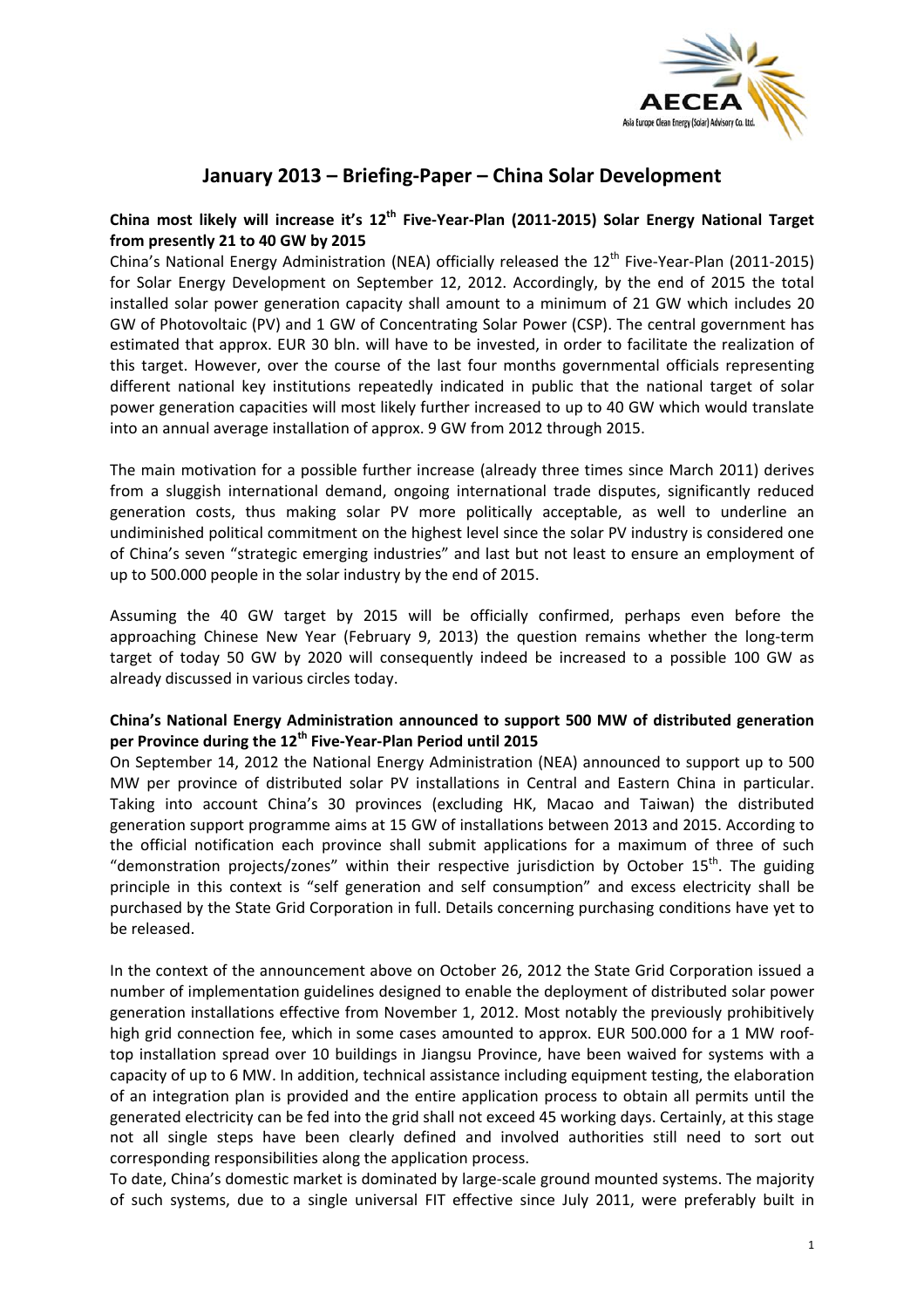

Western China, thus far away from the actual load centers in both Central and Eastern China. To obtain a timely grid connection, experiencing frequent disconnections, transmission and distribution constraints became increasingly apparent, were just one of the few reasons urging the national government to pursue decentralized options throughout its densely populated and higher developed Eastern provinces. By July 2012, just around 1.03 GW of installed solar power generation capacities were considered as distributed, out of in total of approx. 4 GW according to State Grid Corporation.

#### **Disbursement of Renewable Energy Subsidies announced**

On November 26, 2012 the National Development and Reform Commission (NDRC) and the State Electricity Regulatory Commission (SERC) jointly announced that companies operating solar projects with a combined capacity of 415 MW distributed over 11 provinces have received their renewable energy subsidies for the period of between Oct 2010 and April 2011. The obvious significant delay of payments has been the cause for becoming an increasing concern for project developers in recent months/years. Against this background, in March 2012 the Ministry of Finance (MOF) announced that both the "Renewable Energy Surcharge (used for FIT payments) and the Renewable Energy Special Fund (used for Golden Sun and Rooftop Program)" will be administered by MOF in future, thus aiming at to ensure a more timely disbursement of relevant subsidies.

### **Results of "2012 Golden Sun Program 2nd Batch" released**

On December 14, 2012 the Ministry of Finance (MOF), the Ministry of Housing and Urban‐Rural Development (MOHURD), and the National Energy Administration (NEA) jointly announced that in total 2834 MW of so-called "Golden Sun" projects received official approval and have to be implemented by June 30, 2013. Together with 1709 MW approved already in April, in 2012 alone in total 4543 MW of projects are entitled for a governmental capital subsidy of RMB 5.5/W (€ 0.66). The latter remained surprisingly unchanged, despite the fact that domestic prices for modules in particular kept falling between April and December. BIPV projects, off‐grid mini‐grid village power stations, and Solar Home Systems (SHS) are entitled to receive RMB 7/W (€ 0.85), RMB 25/W (€ 3.03), and RMB 18/W ( $\epsilon$  2.18) respectively. The five most favored destinations for the development of projects were:



Jiangsu 374 MW Hunan 284 MW Shandong 270 MW Zheijang 241 MW Guangdong 202 MW Note: Five provinces combined account for approx. 48% (1371 MW) of all projects approved.

According to the results, by far the single largest project applicant is the company Yingli with more than 10% (296 MW) of the total projects awarded. Yingli's 15 projects are spread over 8 provinces. Other "Chinese first tier manufacturer" seemed to be less aggressive in getting engaged in the domestic downstream sector development with on average 1‐2 projects only. Interestingly, it appears that the Golden Sun program is gaining attraction not only among domestic Chinese companies, since a few of the projects have been awarded to either Sino‐Foreign invested or Wholly Foreign Owned Enterprises (WFOE) as well.

#### **Introduction of China's first Renewable Portfolio Standard – Delayed**

Already in May 2012 China's National Energy Administration (NEA) released a draft of its Renewable Portfolio Standard (RPS) seeking public comments back then. The draft contains targets for 2015 and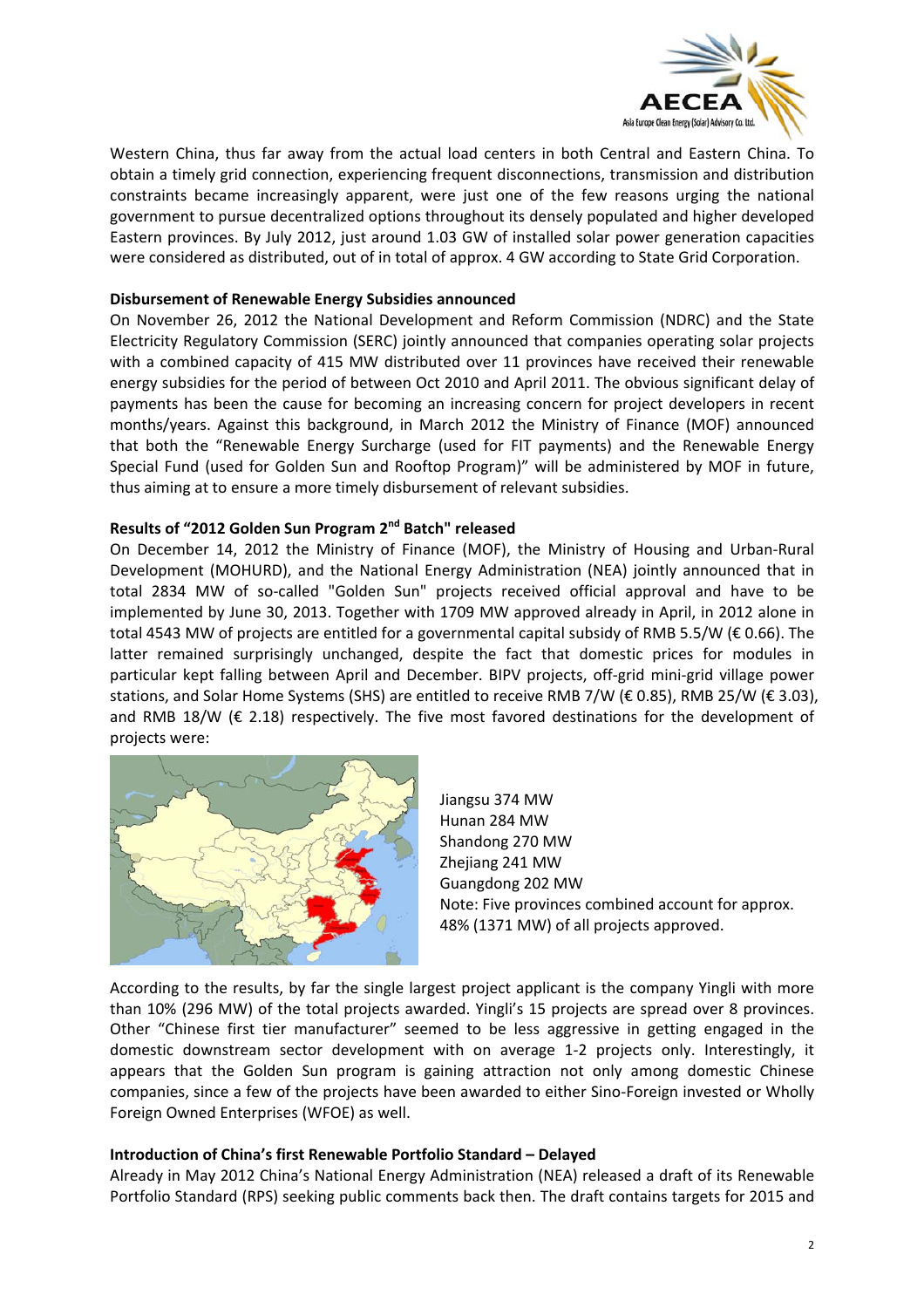

aims to support the deployment of non‐hydro renewable resources. Eligible sources under the RPS are wind, solar, biomass, marine, and geothermal. The RPS targets the major local power utilities and grid operators and shall ensure accelerated coordination, faster grid connection, and reduced curtailment. Overall, the RPS is designed to stimulate demand for large‐scale deployment of renewable energy projects and more important that the available supply will taken up by the grid.

Initially, upon finalizing the draft of China's first RPS, it should have been sent to the State Council for approval and was expected to come into effect in late 2012. However, recently NEA representatives indicated that due to the complicated nature and involvement of numerous stakeholders representing various ministries and other govt. institutions an implementation of China's RPS is scheduled for the 2H2013 the earliest.

## **China published it's White Paper on "China's Energy Policy 2012"**

On October 24, 2012 the State Council of China officially released its second energy policy related white paper since 1991. The first white paper on "China's Energy Conditions and Policies" were published on December 26, 2007. The latest edition clearly reflects the increased importance of clean / renewable energies in China's energy mix, confirmed by the fact that to "vigorously developing new and renewable energy" has been stipulated second after the promotion of energy conservation and before the "promotion of clean development of fossil fuels".

Accordingly, by the end of 2011, the share of non-fossil energy accounted for 8% of total primary energy consumption and shall increase to 11.4% by 2015. Within the "new and renewable energy chapter" solar comes fourth, after hydropower, nuclear, and wind. As to the deployment of solar PV emphasis is laid on distributed generation in Central and Eastern China while large-scale groundmounted shall preferably be developed in Western China. The white paper further outlines that "200 green‐energy counties and 1000 villages" will deploy solar on a significant scale by the end of 2015. To this end, massive investment in technical upgrading in the existing grid infrastructure in both urban and rural areas is foreseen. Moreover, by 2015 basically every Chinese shall have access to electric power, i.e. the remaining 0.5% of China's population still living in off‐grid areas shall be supplied with electric power. In this context, solar applications, i.e. mini-grid power stations are expected to be among the preferred solutions.

#### **China's Domestic Market Development in 2012 – An Indication of what is about to come**

Driven by various governmental support programmes, notably the "Rooftop Programme and the Golden Sun Programme" and the introduction of a national Feed-in-Tariff (FIT) support scheme in July 2011, China's domestic market experienced an accelerated development compared to previous years in 2012. As to the "Rooftop and Golden Sun Programme" in 2012 alone 220 MW and 4543 MW were approved respectively. In addition, between January and December 2012 another 4785 MW of projects were put up for tender, thus the project pipeline amounted to approx. 9548 MW in 2012.



Monthly Tenders of PV Projects in 2012 (MW)

However, at this stage, it is too early to provide a relatively accurate estimation in terms of how many projects were indeed realized and have been connected to the grid in 2012. It is anticipated that in the comings weeks these information will be made available.